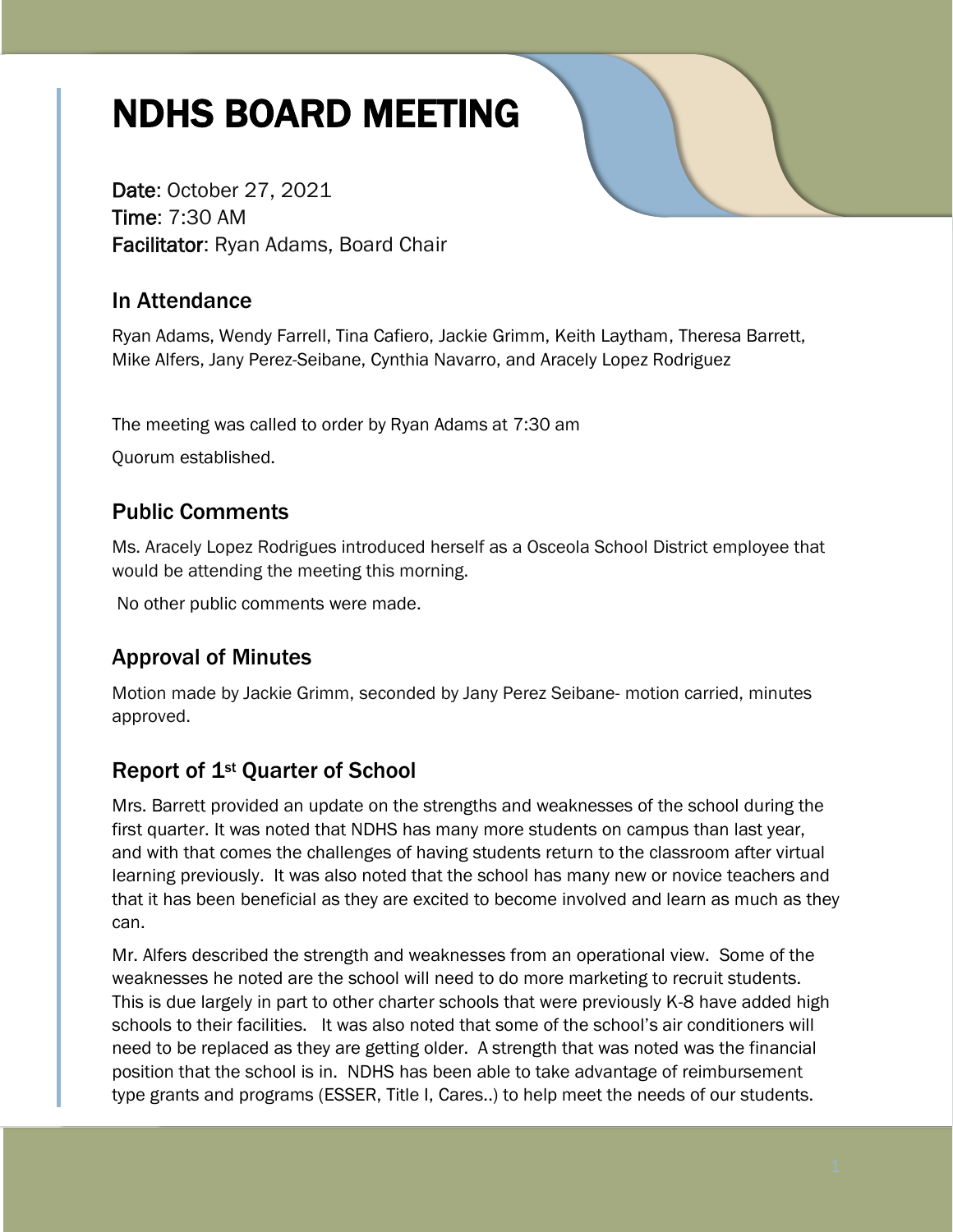## Teacher/Staff/Guardian Update

Mrs. Barrett provided a list of all new educator hires, certifications they currently hold or working towards, and courses that they are teaching. Mrs. Alfers updated the board on any new bus drivers and custodians and the teachers that were out of field. He also gave an overview of the Guardians duties and how this position was beneficial to NDHS. Ryan Adams moved that we approve the out of field teachers. Dr. Grimm seconded, and the motion carried.

## By-Laws Approval

The By-Law Review Committee composed of Dr. Grimm, Dr. Cafiero, Jany Perez Seibane, and Mr. Adams presented the revisions/updates that were made to the by-laws. Discussion and questions ensued. Keith Laytham asked for clarification on Article 6: Officers regarding term limits and voting privileges. This was discussed by the board members and Dr. Grimm made the changes on the shared document during the meeting. The committee will reconvene to review the terminology in the document. Keith Laytham motioned that we approve the bylaws with revisions, and Wendy Farrell seconded. The motion passed unanimously.

## Policy Manual

The NDHS Policy and Operations Manual was reviewed and discussed. Dr. Grimm stated that this was an organizational handbook and does not replace the Employee Handbook. After some discussion and review, Mr. Alfers noted that they are a few discrepancies between the Organizational Handbook and the Employee Handbook, specifically Bereavement pay, and the Mentors. Dr. Grimm and Mr. Adams suggested that we table the approval of the Handbook until revisions could be made. Keith Laytham made the motioned to table and Wendy Farrell seconded. Motion was carried.

#### Board of Directors Professional Development

Dr. Cafiero introduced the Book Study Professional Development that the Board will participate in this year. The book presented was, Having Hard Conversations, Abrams. Mrs. Barrett will send out a book study guide for all board members.

#### Administrative Contracts and Evaluation Update

Dr. Cafiero asked the Directors, Mr. Alfers and Mrs. Barrett, for their input on the new evaluation document for administrators. Mrs. Barrett stated that she liked it better than the Marzano previously used as this document is more comprehensive. Dr. Cafiero agreed and stated that this document addressed all of the Florida Principal Leadership Standards.